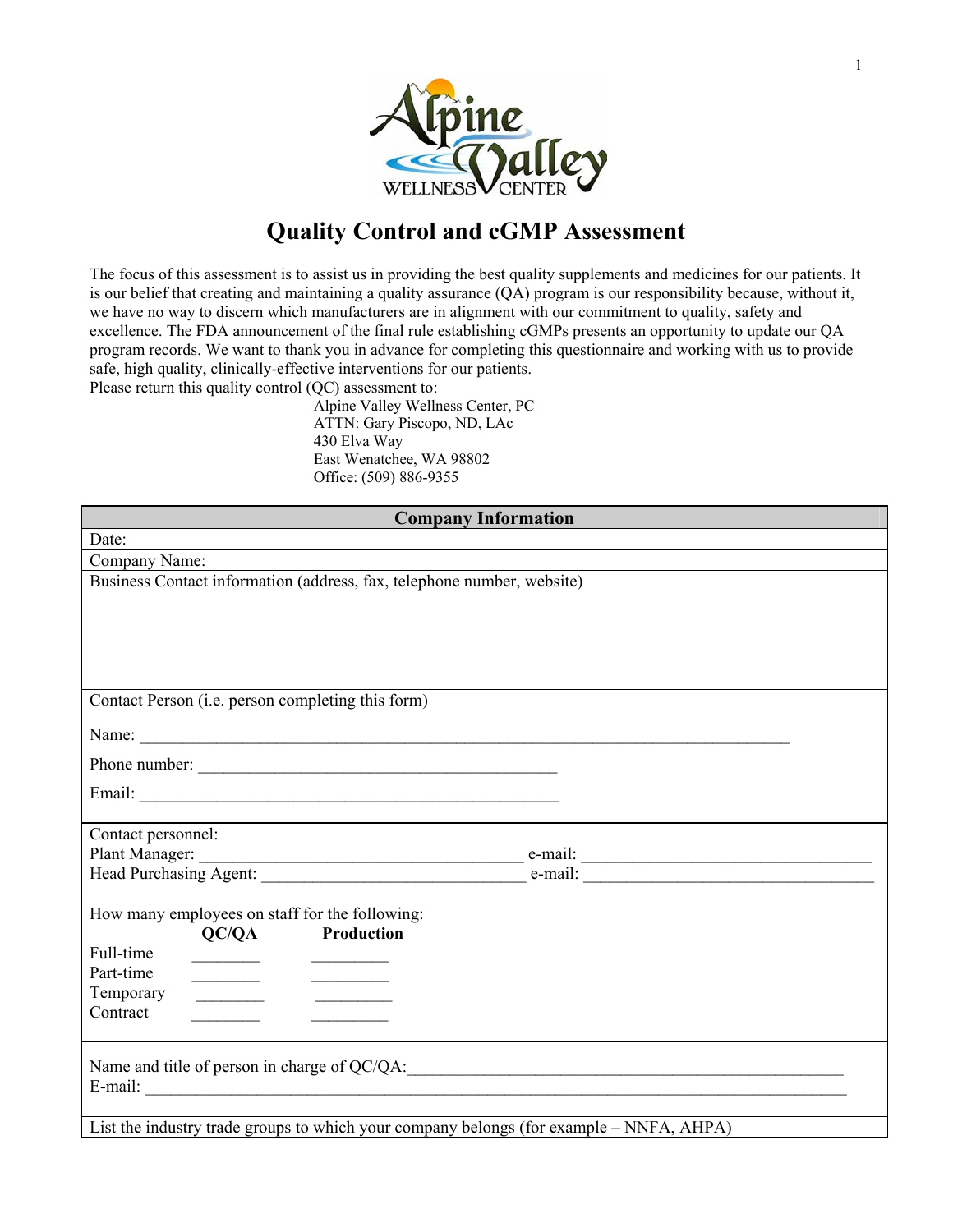| Type of on-site laboratory:<br>Analytical/Chemistry<br>Microbiology<br>None                                   |     |                |     |
|---------------------------------------------------------------------------------------------------------------|-----|----------------|-----|
| cGMP and Quality Control Measures                                                                             | Yes | N <sub>0</sub> | N/A |
| 1. Does your company have a Quality Control (QC) unit?                                                        |     |                |     |
| 2. Does the QC unit report to upper management?                                                               |     |                |     |
| 3. Do written procedures exist to define the responsibilities and authorities of the quality                  |     |                |     |
| control unit? If yes, please attach the procedures.                                                           |     |                |     |
| 4. Do you have a cGMP system in place?                                                                        |     |                |     |
| If yes to the above, which cGMPs is the facility guided by? (check one)                                       |     |                |     |
| <b>Dietary Supplements</b><br>Food<br>Pharmaceutical                                                          |     |                |     |
| 5. Is the facility registered/inspected to any regulatory standards?                                          |     |                |     |
| If so, which?<br><b>FDA</b><br><b>HPB</b><br><b>TGA</b><br>Other (specify)<br><b>ISO</b>                      |     |                |     |
|                                                                                                               |     |                |     |
| 6. Is there a plant-wide internal cGMP audit program?                                                         |     |                |     |
| If yes, please attach a copy of your internal audit form and answer the following:                            |     |                |     |
| a. How often do you audit? (Please circle answer.)                                                            |     |                |     |
| Yearly Every 2 yrs Every 5 yrs Other:                                                                         |     |                |     |
| b. Who is responsible for conducting the audits?                                                              |     |                |     |
| 7. Has your company been audited by an independent auditor to assure compliance with                          |     |                |     |
| cGMPs? If yes, please provide a copy of the most recent audit.                                                |     |                |     |
| If no independent certification exists and you follow cGMPs, please provide a detailed                        |     |                |     |
| explanation of how you assure compliance with cGMPs.                                                          |     |                |     |
| 8. Are written procedures available for a plant-wide internal GMP inspection program?                         |     |                |     |
| If yes, please attach procedure.                                                                              |     |                |     |
| 9. Is your company registered with the FDA?                                                                   |     |                |     |
| 10. Has your facility ever been inspected by FDA?                                                             |     |                |     |
| If yes, please provide a copy of the most recent audit.                                                       |     |                |     |
| 11. Has your facility ever been inspected by the state department of health or state                          |     |                |     |
| department of agriculture?                                                                                    |     |                |     |
| If yes, please provide a copy of the most recent audit.                                                       |     |                |     |
| 12. Does your company carry liability insurance?                                                              |     |                |     |
| If yes, please provide a letter verifying that we are protected by the policy if there is a                   |     |                |     |
| claim made naming your product.                                                                               |     |                |     |
| If no, please provide a letter outlining what steps will be taken by the company to                           |     |                |     |
| protect us if a claim is made naming your product.                                                            |     |                |     |
| 13. What methods are used to protect personnel and materials from adulteration?                               |     |                |     |
| Please provide on a separate sheet of paper.                                                                  |     |                |     |
| 14. Does a written GMP training program exist for employees?                                                  |     |                |     |
| If yes, please attach an example.<br>15. How do you ensure all employees are qualified to perform their jobs? |     |                |     |
| Please provide on a separate sheet of paper.                                                                  |     |                |     |
| 16. In areas where it is necessary to prevent contamination, adulteration and/or product                      |     |                |     |
| degradation, what measures does the plant implement? (circle all that apply)                                  |     |                |     |
| a. Ventilation                                                                                                |     |                |     |
| b. Air filtration                                                                                             |     |                |     |
| c. Humidity-control                                                                                           |     |                |     |
| d. Temperature-control (range maintained:                                                                     |     |                |     |
|                                                                                                               |     |                |     |
| 17. Is there a pest control program in use for your facility/facilities?                                      |     |                |     |

 $\overline{1}$ 

٦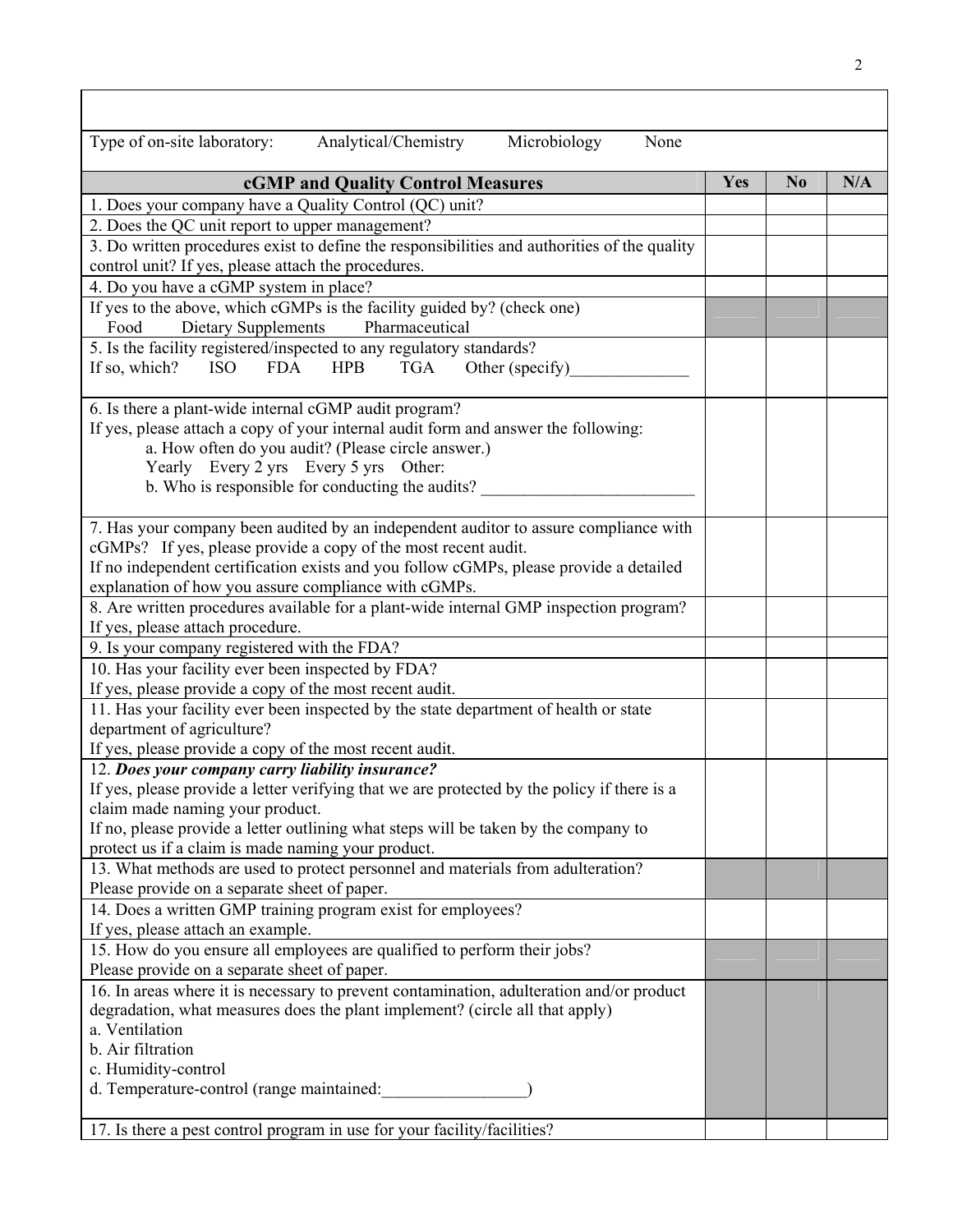| If yes, please attach an example of pest control SOP and/or recent inspection record.     |     |                |     |
|-------------------------------------------------------------------------------------------|-----|----------------|-----|
| 18. Who is responsible for the overall sanitation program at the facility?                |     |                |     |
|                                                                                           |     |                |     |
| <b>Raw Materials</b>                                                                      | Yes | N <sub>0</sub> | N/A |
| 1. Are written specifications available for raw materials?                                |     |                |     |
| If yes, please attach an example.                                                         |     |                |     |
| 2. Are written procedures available for defining the sample sources and which test        |     |                |     |
| parameters are analyzed?                                                                  |     |                |     |
| If yes, please attach a copy of the SOP table of contents.                                |     |                |     |
| 3. Do you have written procedures for the receipt, identification, examination, handling, |     |                |     |
| sampling, testing, and approval or rejection of raw materials and components?             |     |                |     |
| If yes, please attach SOP table of contents or summary for each.                          |     |                |     |
| 4. Do you have written specifications for your raw materials, packaging materials, and    |     |                |     |
| labeling materials? If yes, please attach an example.                                     |     |                |     |
| 5. Are identity tests and quantity tests performed on each lot of raw material?           |     |                |     |
| 6. For quality assurance verification of raw materials and finished products, which do    |     |                |     |
| you use? (circle one)                                                                     |     |                |     |
| In-house laboratory Contract laboratories<br><b>Both</b>                                  |     |                |     |
| No laboratory verification testing is performed                                           |     |                |     |
| 7. If you have an in-house lab:                                                           |     |                |     |
| Who is responsible for supervision of the lab?                                            |     |                |     |
| How many analysts by level of education are available in the lab?                         |     |                |     |
|                                                                                           |     |                |     |
| $GED$ BS ___ MS ___ PhD ___                                                               |     |                |     |
| 8. If you use contract laboratories, do written procedures exist for their selection and  |     |                |     |
| monitoring? If yes, please attach an example                                              |     |                |     |
| 9. Which of the following are tested for in raw materials (circle all that apply)         |     |                |     |
| Microbiological contaminants (bacteria, molds, etc.)                                      |     |                |     |
| Heavy metal contamination?                                                                |     |                |     |
| Pesticide contamination?                                                                  |     |                |     |
| Potency                                                                                   |     |                |     |
| Chemical solvent residue                                                                  |     |                |     |
| Other $\_$                                                                                |     |                |     |
| None                                                                                      |     |                |     |
|                                                                                           |     |                |     |
| 10. Which of the following are tested for in herbal materials (circle all that apply)     |     |                |     |
| Authenticate proper botanical genus and species                                           |     |                |     |
| Microbiological contaminants (bacteria, molds, etc.)                                      |     |                |     |
| Heavy metal contamination?                                                                |     |                |     |
| Pesticide contamination?                                                                  |     |                |     |
| Potency                                                                                   |     |                |     |
| Chemical solvent residue                                                                  |     |                |     |
|                                                                                           |     |                |     |
| None                                                                                      |     |                |     |
| 11. For the testing of raw materials, which is true (circle one):                         |     |                |     |
| Each batch is tested                                                                      |     |                |     |
|                                                                                           |     |                |     |
| Other:                                                                                    |     |                |     |
|                                                                                           |     |                |     |
| 12. For the testing of herbal materials, which is true (circle one):                      |     |                |     |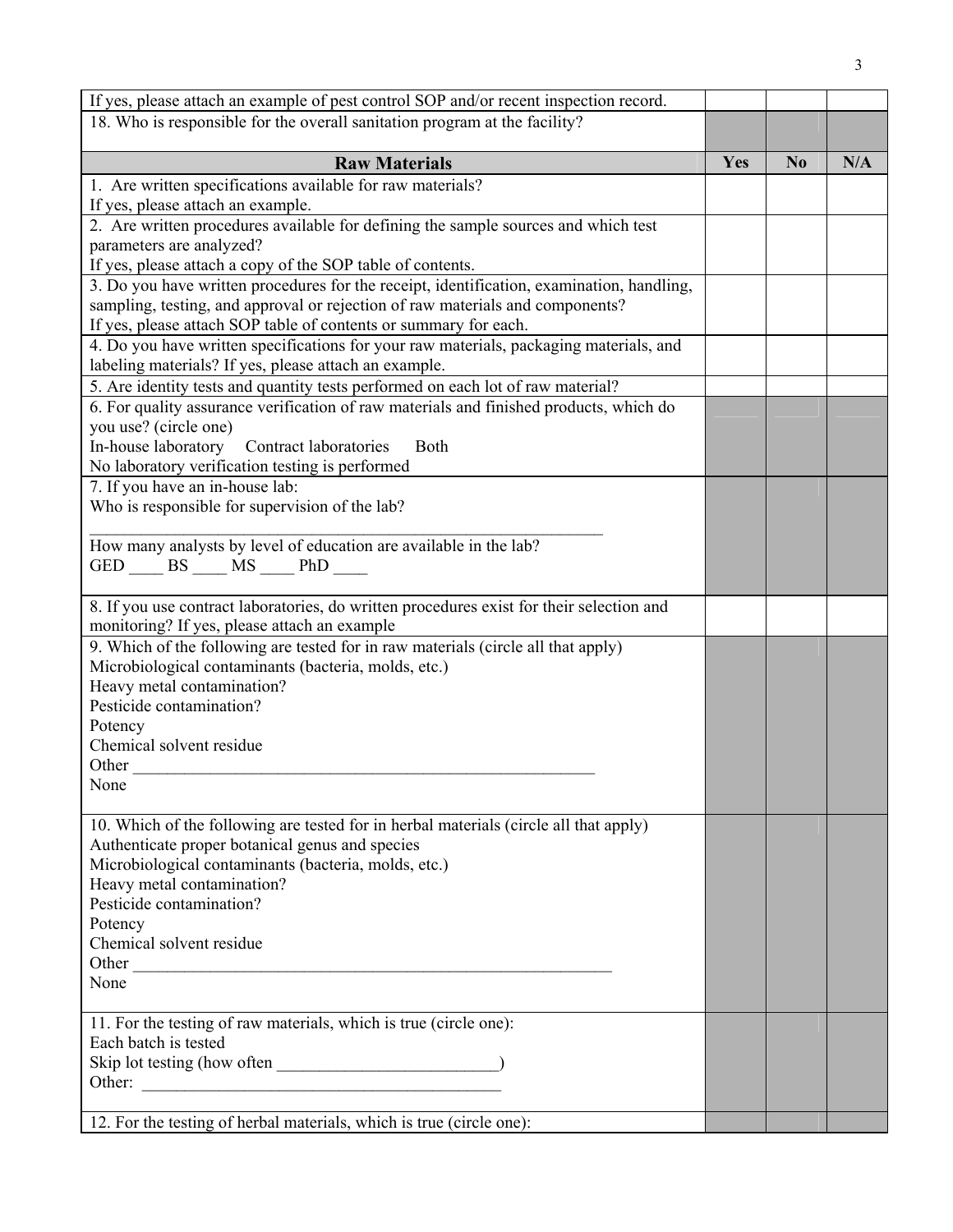| Each batch is tested                                                                                                       |     |                |     |
|----------------------------------------------------------------------------------------------------------------------------|-----|----------------|-----|
|                                                                                                                            |     |                |     |
| Other:                                                                                                                     |     |                |     |
| 13. Are herbs sustainably harvested?                                                                                       |     |                |     |
| 14. Are any herbs you use threatened or on the endangered species list?                                                    |     |                |     |
| If yes, which ones and what are your sources for these herbs?                                                              |     |                |     |
| 15. What percentage of the herbs you use are certified organic, and by what standard?                                      |     |                |     |
| 16. Are any of the herbs used genetically modified?                                                                        |     |                |     |
| 17. Are any of the herbs used irradiated?                                                                                  |     |                |     |
| If yes, are they labeled to indicate this in the final product?                                                            |     |                |     |
| 18. Are any additives and/or fillers used in your products?                                                                |     |                |     |
| If yes, please indicate what kinds.                                                                                        |     |                |     |
| 19. Are your quality requirements communicated in writing to your suppliers?                                               |     |                |     |
| 20. Are your raw material suppliers audited by (circle one)                                                                |     |                |     |
| Company personnel A third party<br>Not audited                                                                             |     |                |     |
| 21. If your raw material suppliers are audited, how often?                                                                 |     |                |     |
| (circle one): Yearly Every 2 years Every 5 years Other:                                                                    |     |                |     |
| 22. Do you track supplier performance? If yes, how often (circle one):                                                     |     |                |     |
| Quarterly Semi-annually Yearly Every 2 years Every 5 years Other                                                           |     |                |     |
| 23. Do you have a written raw-material-supplier certification program?                                                     |     |                |     |
| If yes, please attach the program or table of contents is program is more than 5 pages                                     |     |                |     |
| 24. Are Certificates of Analysis accepted in lieu of testing (other than identification)?                                  |     |                |     |
| If yes, please provide a detailed written explanation for how you assure quality of raw                                    |     |                |     |
| materials at time of receipt.                                                                                              |     |                |     |
| 25. Do you conduct periodic re-testing on stored, raw materials that have gone through a                                   |     |                |     |
|                                                                                                                            |     |                |     |
| QC release process?                                                                                                        |     |                |     |
| 26. Are retained samples maintained for all raw materials and finished goods?                                              |     |                |     |
| <b>Finished Products</b>                                                                                                   | Yes | N <sub>0</sub> | N/A |
| 1. Are there written specifications available for tests to be conducted to assure the                                      |     |                |     |
| purity, quality and composition of finished product?                                                                       |     |                |     |
| If yes, please attach a copy of the SOP table of contents or summary.                                                      |     |                |     |
| 2. Do you have written specifications for finished products?                                                               |     |                |     |
| If yes, please provide an example.                                                                                         |     |                |     |
| 3. Are your finished products tested for label-claim potency prior to distribution?                                        |     |                |     |
| If yes, please provide test data for 1 product.                                                                            |     |                |     |
| If no, please provide a detailed explanation of the methods used to validate potency                                       |     |                |     |
| claims.                                                                                                                    |     |                |     |
| 4. Do you perform potency testing to verify that the product meets label claim<br>throughout the expiration-dating period? |     |                |     |
| If yes, please provide stability potency assays on 1 product batch that was tested to                                      |     |                |     |
| verify the expiration date claim.                                                                                          |     |                |     |
| If no, please provide a detailed explanation of the methods used to validate potency                                       |     |                |     |
| claims throughout the expiration-dating period.                                                                            |     |                |     |
| 5. Are identity tests and quantity tests performed on each lot of finished product?                                        |     |                |     |
| 6. Is each lot of finished product tested for heavy metal contamination?                                                   |     |                |     |
| 7. Is each lot of finished product tested for pesticide contamination?                                                     |     |                |     |
| 8. Is each lot of finished product tested for microbiological contamination?                                               |     |                |     |
| 9. Do all products have expiration dates or "use by" dates on your labels?                                                 |     |                |     |
| 10. Are written procedures available for how expiration dates are derived?<br>If yes, please attach an example.            |     |                |     |

4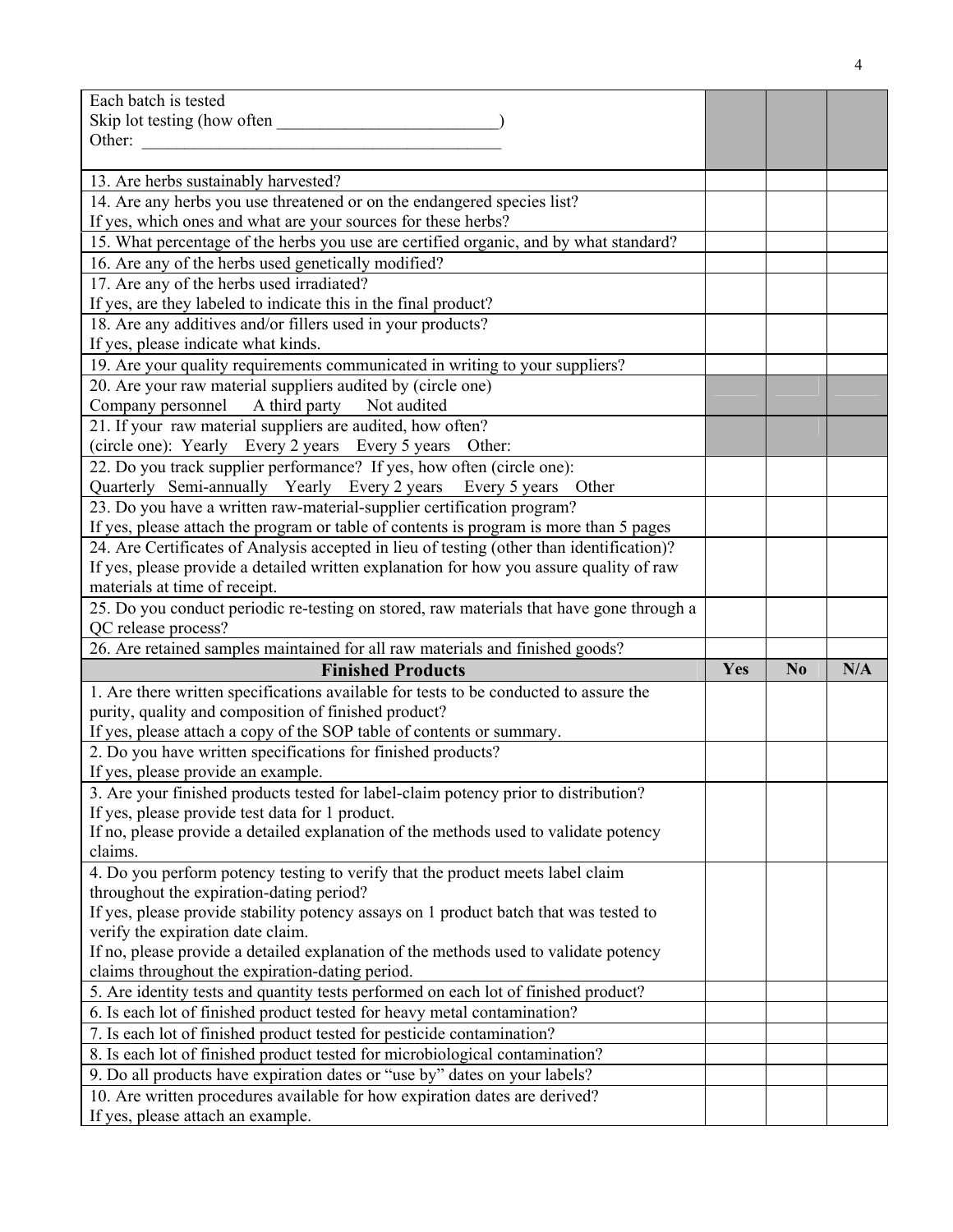| 11. Are written records and data used to support product expiration dates maintained? If<br>yes, please attach an example.    |     |                |     |
|-------------------------------------------------------------------------------------------------------------------------------|-----|----------------|-----|
| 12. Is finished product identified with lot numbers that permit determination of the                                          |     |                |     |
| history of the manufacture of the batch?                                                                                      |     |                |     |
|                                                                                                                               |     |                |     |
| 13. Do you audit your finished product suppliers? If yes, how often (circle one):<br>Yearly Every 2 years Every 5 years Other |     |                |     |
| 14. Do you have a finished product supplier certification program?                                                            |     |                |     |
|                                                                                                                               |     |                |     |
| 15. Is the production for any finished goods subcontracted?                                                                   |     |                |     |
| 16. If you use subcontractors, are they audited by: (Please circle answer.)                                                   |     |                |     |
| Company personnel A third party<br>Not audited                                                                                |     |                |     |
| 17. If audited, how often? (Please circle answer.)                                                                            |     |                |     |
| Yearly Every 2 yrs Every 5 yrs Other                                                                                          |     |                |     |
| 18. Do written procedures exist for handling and storing retained samples?                                                    |     |                |     |
| If yes, please attach example.                                                                                                |     |                |     |
| 19. Are any major food allergens (eg, milk, eggs, fish, shellfish, tree nuts, wheat,                                          |     |                |     |
| peanuts, and soybeans) produced, handled, or stored at or near this facility?                                                 |     |                |     |
| If yes, what precautions are taken to avoid cross-contamination? Please provide on a                                          |     |                |     |
| separate sheet of paper.                                                                                                      |     |                |     |
| If yes, what cautionary language is placed on product or material labels to warn of the                                       |     |                |     |
| potential presence of allergens? Please provide on a separate sheet of paper.                                                 |     |                |     |
| <b>Product and Process Controls</b>                                                                                           | Yes | N <sub>0</sub> | N/A |
| 1. Is a Master Production and Control Record available for the manufacture of each                                            |     |                |     |
| product?                                                                                                                      |     |                |     |
| 2. Who does the formulating of your products?                                                                                 |     |                |     |
| Email                                                                                                                         |     |                |     |
|                                                                                                                               |     |                |     |
| 3. Where required, what agents are used in your extraction process?                                                           |     |                |     |
| 4. Are effective measures in place for the identification storage and disposal of rejected                                    |     |                |     |
| or adulterated products?                                                                                                      |     |                |     |
| If yes, please provide example.                                                                                               |     |                |     |
| 5. Do systems exist to track lot, batch and shipping?                                                                         |     |                |     |
| If yes, please provide explanation.                                                                                           |     |                |     |
| 6. Do you rely on published clinical studies for the efficacy of your products?                                               |     |                |     |
| If yes, please provide 3 examples.                                                                                            |     |                |     |
| 7. Are written procedures available for the reprocessing of batches that do not conform                                       |     |                |     |
| to specifications? If yes, please provide explanation.                                                                        |     |                |     |
| 8. Are written procedures available for packaging and labeling product?                                                       |     |                |     |
| If yes, please attach a copy of the SOP table of contents or summary.                                                         |     |                |     |
| 9. Are written procedures available for the receipt, examination and storage of incoming                                      |     |                |     |
| labels, labeling materials and packaging materials? If yes, please attach a copy of the                                       |     |                |     |
| SOP table of contents or summary.                                                                                             |     |                |     |
| 10. Are written procedures available describing the precautions taken to ensure accurate                                      |     |                |     |
| labels and the handling of obsolete and deleted labels? If yes, please provide example.                                       |     |                |     |
| <b>Warehouse, Distribution, and Post-Distribution Procedures</b>                                                              |     | N <sub>0</sub> | N/A |
| 1. Do you maintain a warehouse? If not, please provide a detail description of your                                           |     |                |     |
| storage procedures and how quality/purity/potency are maintained.                                                             |     |                |     |
| 2. Are written procedures available for handling and storage of product in the                                                |     |                |     |
| warehouse? If yes, please attach a copy of the SOP table of contents or summary.                                              |     |                |     |
| 3. Is the warehouse clean, well maintained, and separate from other processing areas?                                         |     |                |     |
| 4. Is storage and transportation of finished product conducted under conditions that                                          |     |                |     |